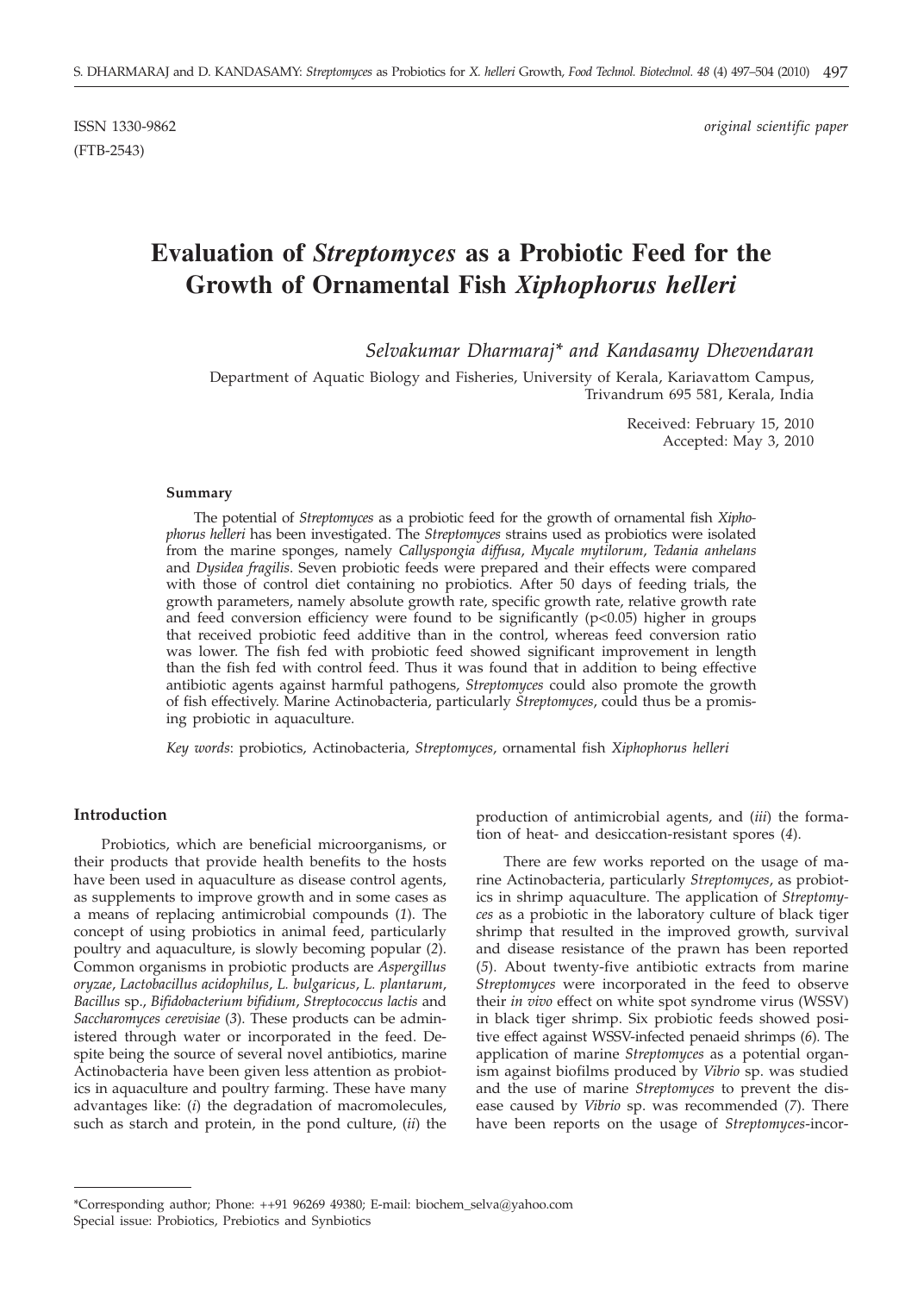porated feed as a probiotic source for the growth of juvenile prawn *Macrobrachium idella* (*8*). By considering the above facts, an attempt has been made for the first time to use *Streptomyces* as probiotic feed for the ornamental fish *Xiphophorus helleri* and to evaluate its effects on the growth of the fish.

#### **Materials and Methods**

## *Isolation of Streptomyces from marine sponges*

The marine sponges, namely *Callyspongia diffusa*, *Mycale mytilorum*, *Tedania anhelans* and *Dysidea fragilis*, were collected at a depth of 5 to 10 m by scuba diving from Vizhinjam port, situated about 16 km to the south of Trivandrum at 8°22'30" N latitude and 76°59'16" E longitude on the South-West coast of India. The marine sponges were transported to the laboratory by storing in an ice box within the minimum possible time to avoid external microbial contamination and excessive proliferation. The sponge extract was obtained by squeezing the sponges gently with a glass stick. Aliquots (1 mL) of each sponge extract were diluted with sterilized seawater. A volume of 1 mL of the dilutions was mixed with 20 mL of sterile glycerol asparagine agar medium (ISP-5) and incubated at room temperature ( $(28±2)$  °C) for seven days. Rifampicin (2.5  $\mu$ g/mL) and amphotericin B (75  $\mu$ g/mL) were added to ISP-5 medium to inhibit bacterial and fungal contamination, respectively. The total number of *Streptomyces* in the plates was counted (*9*).

## *Maintenance of isolates*

The isolated strains were maintained as ISP-5 medium slant cultures at (28±2) °C (*10*). The inoculum used in all the experiments was a seven-day-old culture, unless otherwise stated.

#### *Characterisation of the Streptomyces isolates*

The isolates were characterised by the methods of nutritional, morphological, physiological and biochemical properties which are detailed below (*11*). The microorganisms were characterised by acid-fast staining and Gram staining techniques. In the nutritional uptake experiments given below, the culture was inoculated into the basal medium with nutrient and incubated at 28 °C for seven days. The biomass thus obtained was separated from the broth, dried and weighed. The mass of the biomass was expressed in grams.

#### Pigmentation of mycelia

The cultures were inoculated on starch casein agar, incubated at 30 °C for seven days and were examined for aerial and substrate mycelium colour. The cultures were classified into white, grey, yellow, red, blue, green or violet series, depending on the mycelial colour.

## Spore morphology

The cultures were grown on a Petri dish containing casein-starch-peptone-yeast extract (CSPY) agar medium with a cover slip inserted at an angle of 45°. The cover slip was removed after seven days of incubation, air dried and observed under scanning electron microscope for visualisation of spore morphology.

## Melanoid production

The cultures were streaked onto peptone-yeast extract-iron agar slants and incubated at 28 °C for 48 h. Cultures forming greenish-brown to brown and then to black diffusible pigments were recorded as positive melanoid production while the absence of these colours signified the lack of melanoid production.

#### Utilisation of carbon sources

The cultures were inoculated to test tubes containing 10 mL of basal mineral salt medium to which sterilized carbon sources (xylose, arabinose, rhamnose, fructose, galactose, raffinose, mannitol, inositol, sucrose and glucose) were added to a final concentration of 1 %. The tubes were incubated at 28 °C and after seven days the growth of the cultures was observed. Glucose was used as positive control.

#### Influence of amino acids

Various amino acids, namely glycine, cystine, alanine, tryptophan and valine, were added at a concentration of 0.1 % each to 5 mL of basal mineral salt medium in order to examine their effect on the growth of *Streptomyces*. The medium was inoculated with the cultures and incubated at 28 °C for seven days. The biomass thus obtained was separated from the broth, dried and weighed. The mass of the biomass was expressed in grams.

#### Sodium chloride tolerance

To evaluate the tolerance of *Streptomyces* strains to sodium chloride, various concentrations (1, 1.5, 2, 2.5, 3, 4, 5, 6, 7, 8, 9 and 10 %) were added to 5 mL of the basal medium. The medium was inoculated with the cultures and incubated at 28 °C for seven days. The biomass thus obtained was separated from the broth, dried and weighed. The mass of the biomass was expressed in grams.

#### Physiological and biochemical characteristics

These were studied according to the previously described methods (*12,13*). The methods are detailed below.

Starch hydrolysis – The cultures were streaked on starch agar plates and incubated at 37 °C for seven days. After incubation the plates were treated with Gram's iodine solution. Hydrolysis of starch is indicated by a clear zone around the colony, whereas the unhydrolysed starch will appear black/blue.

Production of hydrogen sulphide – The cultures were inoculated in 0.3 % agar medium containing ferrous sulphate and incubated at 37 °C for seven days. Evolution of hydrogen sulphide will combine with the iron salt to form a visible black ferric sulphide in the tubes.

Degradation of cellulose – *Streptomyces* cells were point inoculated on basal Gauze agar medium  $(K_2HPO_4)$ 0.5 g, MgSO<sub>4</sub>·7H<sub>2</sub>O 0.5 g, KNO<sub>3</sub> 1 g, FeSO<sub>4</sub>·2H<sub>2</sub>O 0.01 g, NaCl 0.5 g, carboxymethyl cellulose 10 g, agar 25 g, distilled water 1 L) in Petri dishes and were incubated for seven days at 28 °C. The cellulose-degrading strains show a clear hydrolysis zone around the colonies when compared with the rest of the opaque media.

Liquefaction of gelatine – The nutrient gelatine medium (enzymatic digest of gelatine 5 g, beef extract 3 g, gelatine 120 g, distilled water 1 L,  $pH=(6.8\pm0.2)$ ) was pre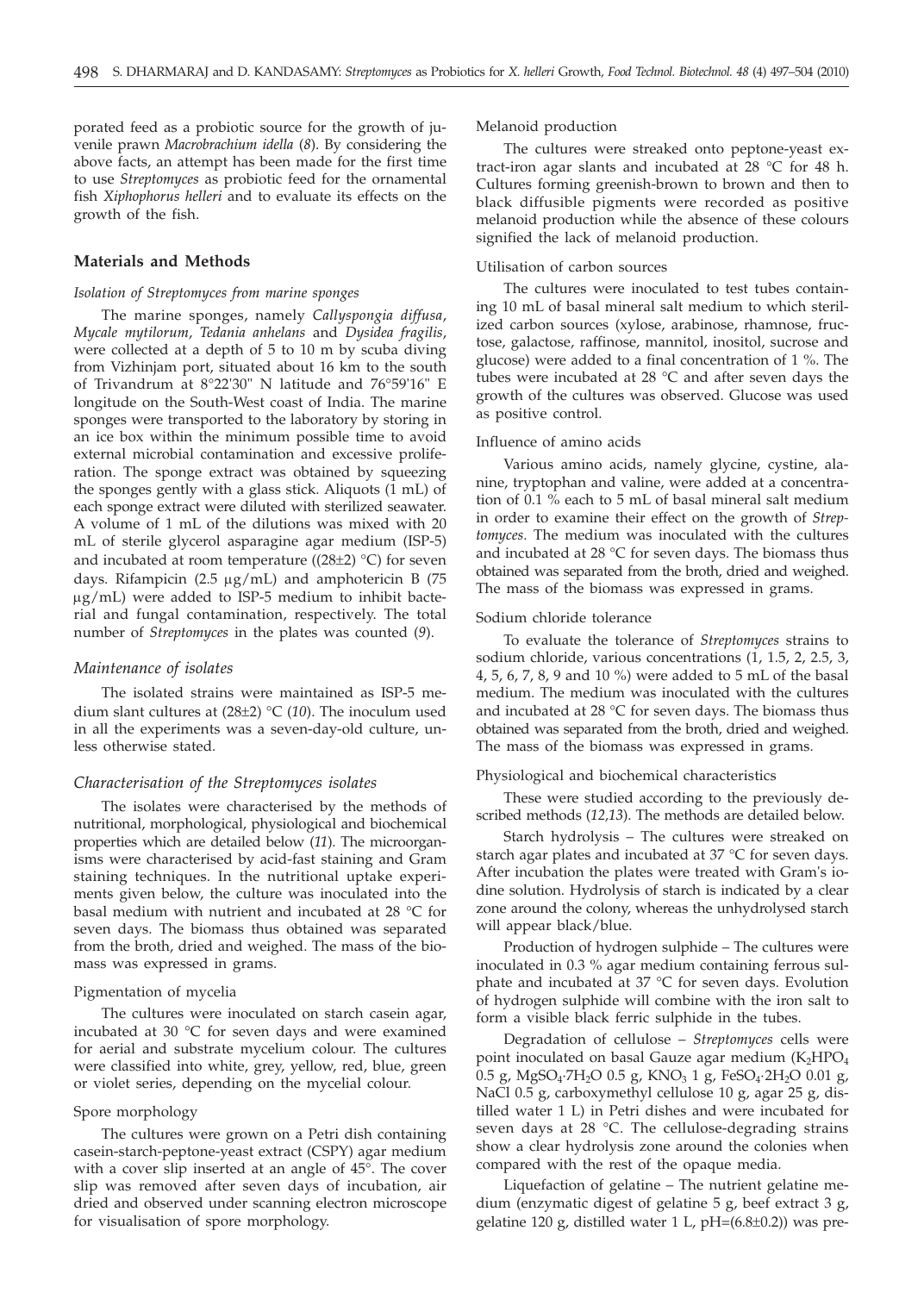pared, sterilized and poured into presterilized tubes. The tubes were inoculated with cultures and incubated for 24 h. The tubes were placed on ice for 30 min and observed for liquefaction of gelatine.

Coagulation of milk – Litmus milk broth (skim milk powder 100 g, litmus 0.5 g, sodium sulphite 0.5 g, distilled water 1 L,  $pH=(6.8\pm0.2)$ ) was prepared and sterilized. The broth was inoculated with cultures and incubated at 37 °C for seven days. Soft, gelatinous clot formed in the tubes, due to coagulation of milk protein.

Peptonisation of milk – Litmus milk medium (skim milk powder 100 g, litmus 0.75 g, distilled water 1 L, pH=(6.8±0.2)) was sterilized, inoculated with cultures and incubated at 37 °C for 14 days. Peptonisation of milk turns the medium brown due to the digestion of casein in the skim milk by proteolytic enzymes.

Degradation of urea – Urea broth (peptone 1 g, glucose 1 g, NaCl 5 g, monosodium phosphate 2 g, phenol red 0.012 g, urea 20 g, distilled water 1 L,  $pH=(6.8\pm0.1)$ ) was sterilized, inoculated with cultures and incubated at 37 °C for seven days. Production of ammonia changes the colour of the broth from pink to bright orange; the colour change being brought about by the indicator, phenol red.

Citrate utilisation – Citrate broth (NH<sub>4</sub>H<sub>2</sub>PO<sub>4</sub> 1 g, K<sub>2</sub>HPO<sub>4</sub> 1 g, NaCl 5 g, MgSO<sub>4</sub>·7H<sub>2</sub>O 0.2 g, trisodium citrate 2 g, bromothymol blue 0.08 g, distilled water 1 L) was prepared and sterilized. The tubes were inoculated with the cultures and incubated at 37 °C for seven days. Citrate utilisation changes the colour of the medium from green to blue due to an increase in alkalinity of the medium, the change being brought about by the indicator, bromothymol blue.

Indole production – The cultures were inoculated in test tubes containing peptone broth and incubated at 37 °C for 48 h. After incubation, 0.5 mL of Kovacs' reagent (isoamyl alcohol 75 mL, *p*-dimethylaminobenzaldehyde 5 g, concentrated HCl 25 mL) was added to the culture broth. Positive result is indicated by the presence of a red or red-violet colour on the surface of the broth, while negative result remains yellow.

Catalase test – The cultures were cultivated on glycerol asparagine agar at 28 °C for seven days. A few drops of 3 % hydrogen peroxide were allowed to flow slowly over the cultures. Appearance of bubbles over the culture indicates the production of the enzyme catalase, which splits the hydrogen peroxide to hydrogen and oxygen.

## *Production and estimation of indole acetic acid*

A loopful of 7-day-old culture was inoculated in 50 mL of indoleacetic acid (IAA) production medium (tryptone 10 g, yeast extract 5 g, NaCl 5 g, tryptophan 0.5 g, distilled water 1 L) in a 150-mL flask with various pH levels (5, 6, 7, 8 and 9) and incubated on a rotary shaker (180 rpm) at 30  $\degree$ C for 7 days. After incubation, the production medium was centrifuged at 10 000 rpm for 30 min and the clear supernatant was acidified with 4 M HCl to pH=2.8. Then, 0.5 g of activated charcoal was added to the supernatant and shaken for 2 h. Charcoal was

separated by centrifugation at 2000 rpm for 10 min. IAA was further extracted with 16 mL of aqueous acetone (95 % by volume). The acetone fraction was air-dried and reconstituted in methanol (2 mL). Then 1 mL of Salkowski reagent (12 g of FeCl<sub>3</sub> in 1 L of 7.9 M H<sub>2</sub>SO<sub>4</sub>) was added to 1 mL of the extract, mixed well and incubated in the dark at 30 °C for 30 min. Absorbance was determined by using UV/VIS spectrophotometer 2101 (Systronics, Ahmedabad, India) at 535 nm against the reagent blank (*14*, 15). IAA production was expressed in  $\mu$ g/mL. The concentration of IAA was calculated from a standard plot ranging from  $0.1$  to  $10 \mu g/mL$  prepared with pure IAA (Sigma-Aldrich, St. Louis, MO, USA).

#### *Experimental fish*

Red swordtails (*Xiphophorus helleri,* Cyprinidae) weighing about 0.6 g were stocked in eight 20-litre plastic troughs. Each trough had twenty fish. One trough contained the fish fed with control feed, whereas the rest of the fish were supplemented with probiotic feed. The experiment was conducted for 50 days and repeated in triplicate.

#### *Streptomyces as probiotics*

Single colonies of *Streptomyces* strains isolated from marine sponges were purified by successive streaking. The strains were inoculated in 500 mL of starch casein broth in a 1-litre Erlenmeyer flask and incubated at room temperature for seven days. The *Streptomyces* grew as a mat on the surface of the broth (non-motile form). The mat was harvested and the cell mass was lyophilised and mixed with the formulated feed ingredients (*5*).

#### *Feed preparation*

Eight different feeds were prepared, namely the probiotic feed and control feed (without probiotic). The fish were fed with these feeds for 50 days. Formulated diets were prepared according to the least square method (*16*). The protein content in the ingredients was estimated by Kjeldahl method (*17*). The compositions of the ingredients used for preparing formulated diets and their protein mass fractions are shown in Tables 1 and 2.

Table 1. Mass fraction of proteins in the ingredients added to the formulated feeds

| $w(\text{protein})/\%$ |
|------------------------|
|                        |
| 10.5                   |
| 35.5                   |
| 40.0                   |
| 2.5                    |
| 55.0                   |
| 55.1                   |
| 56.7                   |
| 53.4                   |
| 55.3                   |
| 56.2                   |
| 55.1                   |
| 55.9                   |
|                        |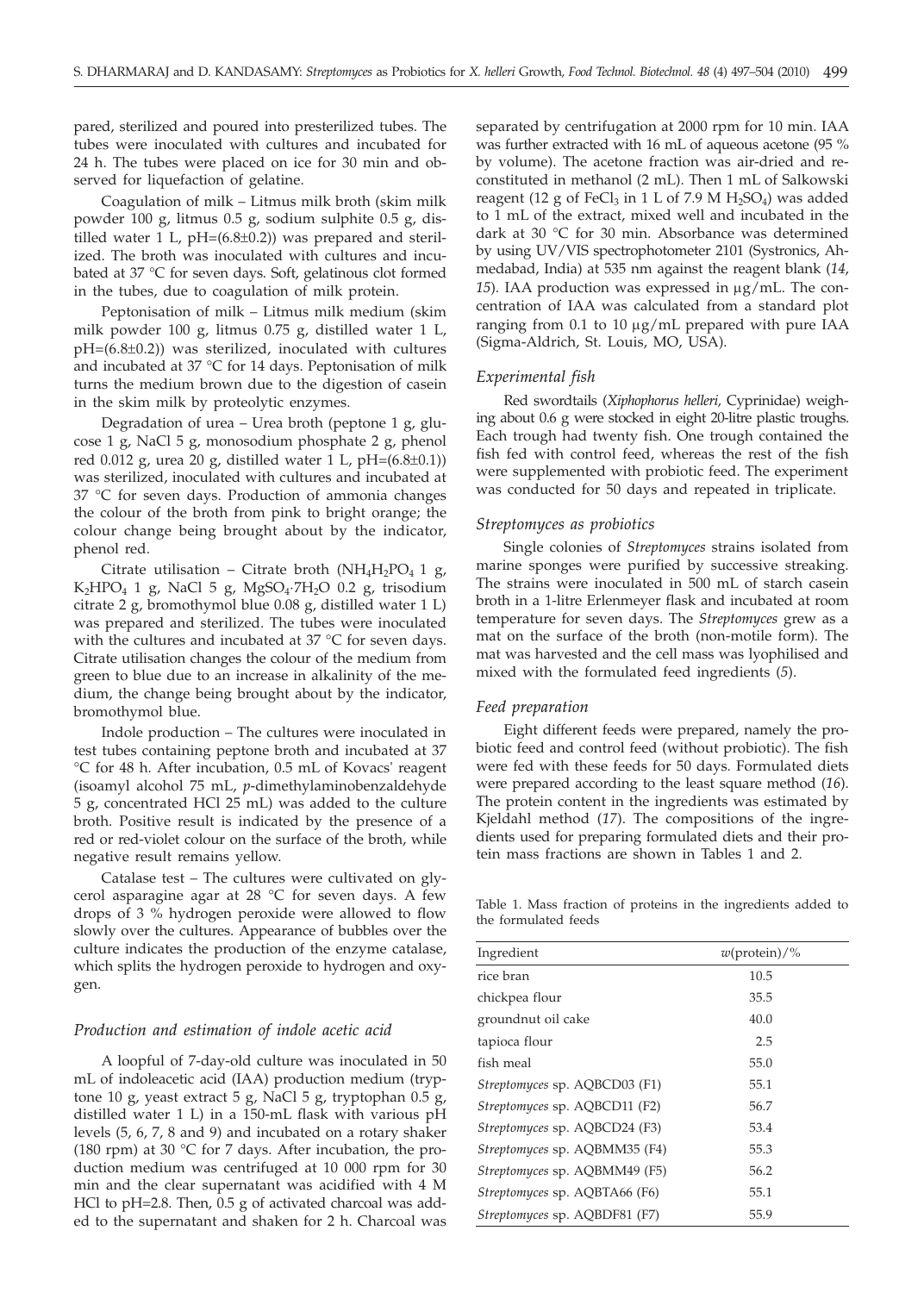|                        | $w/\%$       |                |  |  |  |  |  |
|------------------------|--------------|----------------|--|--|--|--|--|
| Ingredient             | Control feed | Probiotic feed |  |  |  |  |  |
| rice bran              | 16.5         | 16.5           |  |  |  |  |  |
| chickpea flour         | 18.5         | 18.5           |  |  |  |  |  |
| groundnut oil cake     | 23.5         | 23.5           |  |  |  |  |  |
| tapioca flour          | 16.0         | 16.0           |  |  |  |  |  |
| fish meal              | 25.5         | 15.5           |  |  |  |  |  |
| Streptomyces cell mass |              | 10.0           |  |  |  |  |  |

Table 2. Composition of ingredients in the formulated feeds

## Control feed

The ingredients used for control feed preparation consisted of fish meal, rice bran, groundnut oil cake and chickpea flour. The binder used was tapioca flour. The ingredients were ground to a fine powder and mixed thoroughly with sufficient water to obtain smooth dough. The dough thus prepared was steam cooked for 30 min and allowed to cool. This was extruded through a pelletiser. The pellets were dried and then stored in dry airtight containers at 28 °C.

#### Probiotic feed

The steam cooked dough was prepared and cooled as given above. To this dough, a known quantity of probiotic, namely cell mass of *Streptomyces*, was added and mixed well. This was extruded through a pelletiser, the pellets were freeze dried and kept in dry airtight containers at 4 °C.

## *Determination of absolute growth rate (AGR), specific growth rate (SGR), relative growth rate (RGR), feed conversion efficiency (FCE) and feed conversion ratio (FCR)*

The fish were fed with prepared feeds at the rate of 5 % body mass once a day. The unconsumed feed was siphoned out 6 h after feeding. The following morning, the faecal matter was collected from each trough. The unconsumed feed and faecal matter were dried in an oven at 60 °C and their mass was recorded. About 75 % of water from each trough was changed every day with minimum disturbances to the fish. The initial mass was measured before the experiment and the final mass on the 50th day after the feed supplementation. The experi-

ment was repeated three times and analysed statistically. The growth parameters were calculated by the method described earlier (*18*). The formulae for calculation of AGR, SGR, RGR, FCE and FCR are given by the Eqs. 1–5, respectively:

| $AGR = (final mean mass–initial mean mass)/g$ /1/                              |     |
|--------------------------------------------------------------------------------|-----|
| SGR=[(ln final mass-ln initial mass)/<br>rearing period $]\times 100$          | /2/ |
| RGR=[(final mean mass-initial mean mass)/<br>(initial mean mass) $]\times 100$ | /3/ |
| FCE=[(final mass-initial mass)/<br>(feed given-unconsumed feed) $]\times 100$  | /4/ |
| FCR=[(feed given-unconsumed feed)/<br>(final mass-initial mass)]               |     |

## *Chemical analysis*

The proximate composition of feed and tissue of the fish were analysed for moisture, crude protein, crude fat, crude fibre and ash and nitrogen-free extract according to the standard methods of AOAC (*19*). The proximate compositions of the formulated feeds are displayed in Table 3.

## *Statistical analysis*

One way analysis of variance (ANOVA; SigmaStat v. 3.5, Systat Software Inc, San Jose, CA, USA) was used to determine whether significant variation between the treatments existed. Difference between means was determined and compared by Duncan's new multiple range test (*20*). All tests used a significance level of p<0.05. Data are reported as mean values±standard errors.

## **Results and Discussion**

In the present investigation, the application of *Streptomyces* as probiotic feed for the growth of ornamental fish *Xiphophorus helleri* was assessed. Seven isolates of *Streptomyces* from marine sponges were used as probiotics (*9*). The preliminary characterisations of these *Streptomyces* isolates were carried out by the methods recommended by International *Streptomyces* Project (*10*). The colonies were slow growing, chalky, folded and aerobic. The strains were acid-fast negative and found to be Gram-

| Table 3. Proximate composition of different feeds |  |  |  |  |
|---------------------------------------------------|--|--|--|--|
|---------------------------------------------------|--|--|--|--|

| Formulated<br>feed | Proximate composition/% |               |           |       |             |                                |  |  |  |  |  |  |
|--------------------|-------------------------|---------------|-----------|-------|-------------|--------------------------------|--|--|--|--|--|--|
|                    | Moisture                | Crude protein | Crude fat | Ash   | Crude fibre | Nitrogen-free<br>extract (NFE) |  |  |  |  |  |  |
| Control            | 13.87                   | 35.04         | 14.02     | 14.80 | 1.45        | 20.82                          |  |  |  |  |  |  |
| F1                 | 10.89                   | 45.12         | 12.31     | 12.24 | 3.75        | 15.69                          |  |  |  |  |  |  |
| F <sub>2</sub>     | 9.97                    | 46.28         | 11.34     | 11.34 | 4.05        | 17.02                          |  |  |  |  |  |  |
| F <sub>3</sub>     | 10.64                   | 45.11         | 12.26     | 12.95 | 3.72        | 15.32                          |  |  |  |  |  |  |
| F4                 | 10.91                   | 45.22         | 12.21     | 12.66 | 3.78        | 15.22                          |  |  |  |  |  |  |
| F <sub>5</sub>     | 10.95                   | 46.15         | 12.31     | 12.33 | 3.94        | 14.32                          |  |  |  |  |  |  |
| F <sub>6</sub>     | 10.48                   | 45.08         | 12.28     | 12.58 | 3.70        | 15.88                          |  |  |  |  |  |  |
| F7                 | 10.56                   | 45.56         | 12.26     | 12.28 | 3.81        | 15.53                          |  |  |  |  |  |  |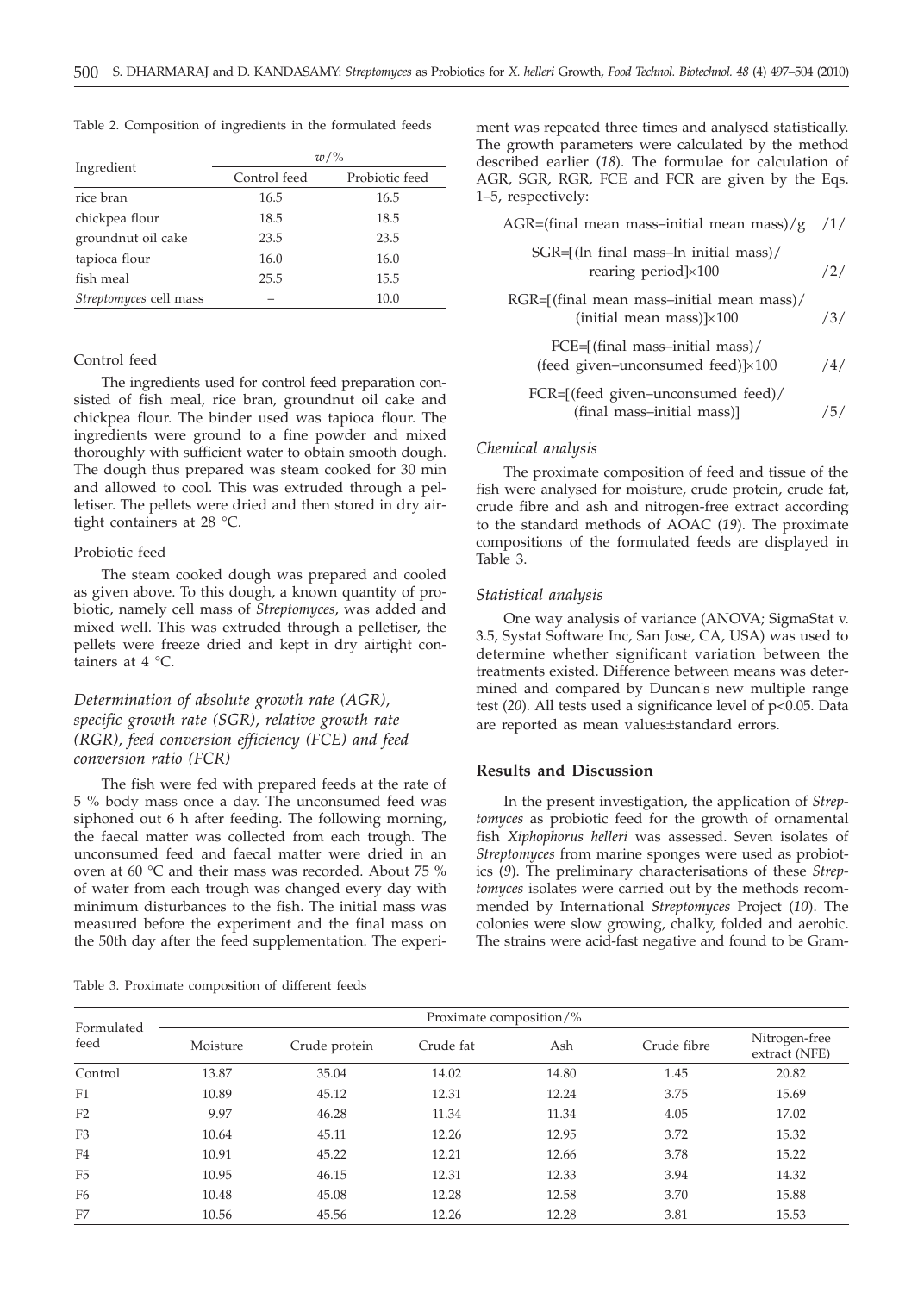-positive. The aerial mycelial colour patterns of the strains were found to be white, grey and yellow series; the vegetative mycelial colour differed for all the strains. The strains did not produce melanoid pigments. The morphological characteristics of the aerial mycelia, vegetative mycelium, sporophore, and the spores of the strains could be observed clearly. In an observation using the scanning electron microscope, spore morphology showed smooth spore surface and rectiflexibiles (RF) hyphae (Table 4). The strains showed the typical morphology of Streptomycetes when analysing the shape and spore chains under scanning electron microscope, as reported earlier (*21*).

The identification of *Streptomyces* is a very complex process. The *Streptomyces* classification system is mainly dependent on characteristics like the form of spores, melanoid production and utilisation of carbon. The nutritional characteristics of the strains were studied using criteria like carbon utilisation, the influence of amino acids and sodium chloride tolerance. The utilisation of carbon sources is shown in Table 4. The strains grew well in media containing glucose and xylose but they did not assimilate inositol. The growth of the strains was weak or absent from the medium containing sucrose. The amino

acids glycine and tryptophan seemed to positively influence the growth of the strains except the strain AQBCD11, which showed better growth in media containing cystine (Fig. 1). At a sodium chloride concentration of 6 and 7 %, the strains showed profuse growth. Strains AQBCD11, AQBMM35 and AQBMM49 exhibited maximal biomass production at a concentration of 6 %, whereas the rest of the strains showed maximal biomass production at 7 % (Table 5). The results of physiological and biochemical characteristics of the strains are shown in Table 6. All the strains were able to grow at  $22-45$  °C and pH=4–10. All strains except AQBMM49 and AQBTA66 were able to liquefy gelatine. AQBCD24 was the only strain that could neither coagulate nor peptonise milk. Strains AQB-MM35 and AQBMM49 were able to hydrolyse starch and cellulose, but unable to produce hydrogen sulphide. Urea was effectively degraded by strains AQBCD11 and AQBMM35. Positive utilisation of citrate was confirmed in strains AQBCD03, AQBCD11, AQBMM35, AQBMM49 and AQBTA66. Strains AQBMM35 and AQBMM49 did not produce indole, while the rest did. Catalase activity was not seen only in strains AQBCD11 and AQBMM35. The nutritional uptake, physiological and biochemical characteristics clearly proved that the marine isolates

Table 4. Characterisation of and carbon utilisation by *Streptomyces* strains

| Streptomyces<br>strains | g<br>ď<br>Colour<br>myceli<br>aerial | vegetative<br>mycelium<br>ð<br>Colour | Melanoid<br>pigments     | surface<br>Spore | chain<br>Spore | source<br>ontrol)<br>ū<br>carbon<br>(negative<br>$\frac{1}{2}$ | -xylose | arabinose | Rhamnose | D-fructose      | -galactose<br>Δ    | Raffinose | -mannitol<br>Å | Inositol | Sucrose | control)<br>D-glucose<br>(positive |
|-------------------------|--------------------------------------|---------------------------------------|--------------------------|------------------|----------------|----------------------------------------------------------------|---------|-----------|----------|-----------------|--------------------|-----------|----------------|----------|---------|------------------------------------|
| AQBCD03                 | grey                                 | yellow                                | $\overline{\phantom{0}}$ | RF               | S              |                                                                | $^{+}$  | $^{+}$    | $^{+}$   | $^{+}$          |                    |           |                |          |         |                                    |
| AQBCD11                 | white                                | white                                 | $\overline{\phantom{0}}$ | <b>RF</b>        | S              |                                                                | $^{+}$  | $^{+}$    |          | $^{+}$          |                    |           |                |          |         |                                    |
| AQBCD24                 | white                                | orange                                | $\overline{\phantom{0}}$ | <b>RF</b>        | S              |                                                                | $^{+}$  |           | $^{+}$   | $^{+}$          | $\pm$              |           |                |          | 土       | $^{+}$                             |
| AQBMM35                 | white                                | pale yellow                           | $\qquad \qquad -$        | RF               | S              |                                                                | $^{+}$  | $^{+}$    |          |                 | $^{+}$             | $^{+}$    |                |          | $\pm$   |                                    |
| AQBMM49                 | yellow                               | white                                 | -                        | RF               | S              |                                                                | $^{+}$  | $^{+}$    |          |                 | $\hskip 0.025cm +$ |           | $^{+}$         |          |         |                                    |
| AQBTA66                 | white                                | red                                   | $\qquad \qquad$          | <b>RF</b>        | S              |                                                                | $+$     | $^{+}$    |          | $^{+}$          | $\pm$              |           | $^{+}$         |          | 土       | $^{+}$                             |
| AQBDF81                 | grey white                           | yellow                                | -                        | RF               | S              |                                                                |         |           |          | $^{\mathrm{+}}$ | $\pm$              |           |                |          | 土       | $^{+}$                             |

 $+$  positive results,  $-$  negative results,  $\pm$  doubtful results; RF – rectiflexibilis; S – smooth



**Example 3** control algorithe cystine alanine atryptophan avaline

**Fig. 1.** Influence of amino acids on the growth of the seven strains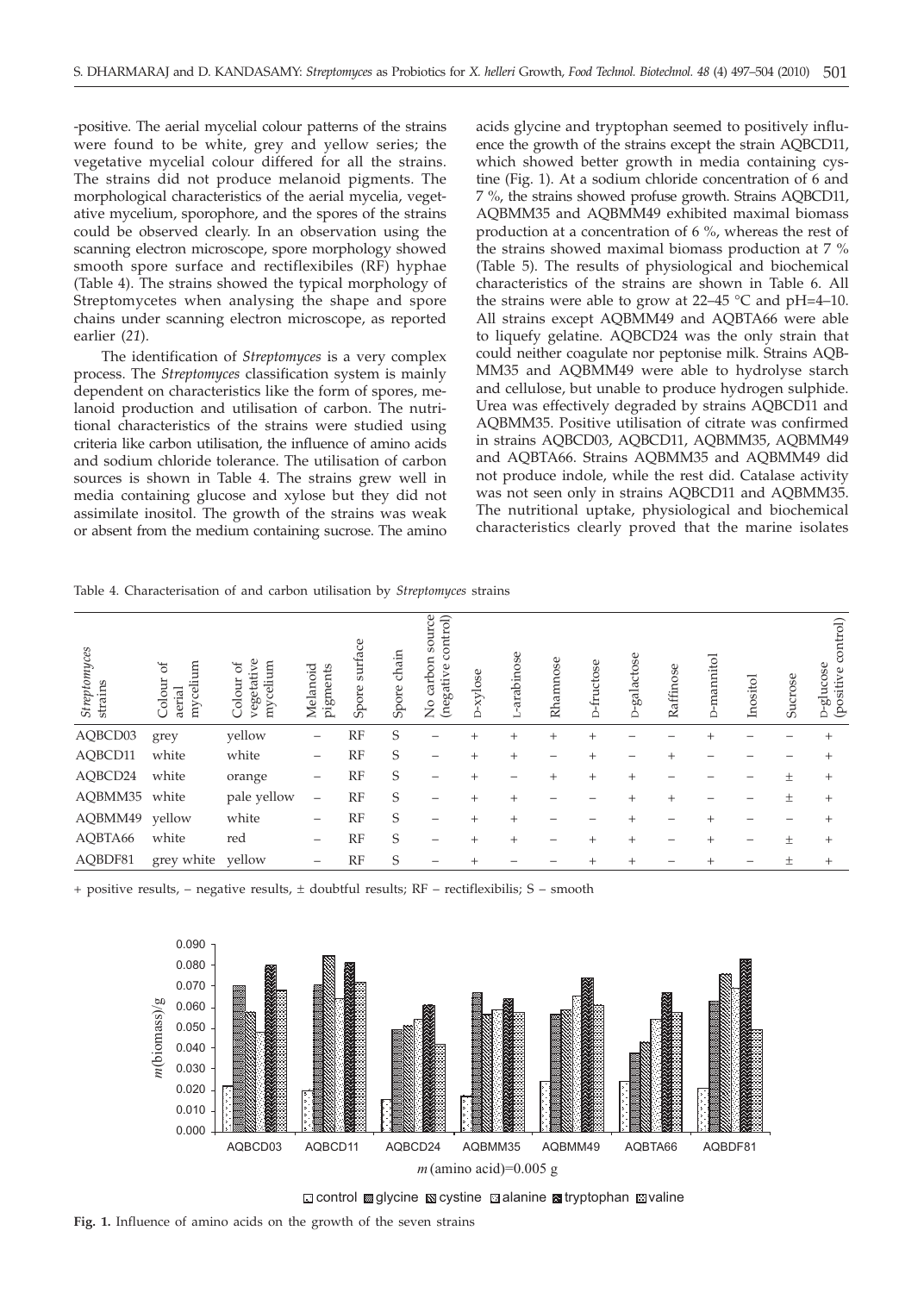|         |              |       |       |       |       |       | $m(\text{dry biomass})/g$ |       |       |       |       |       |       |
|---------|--------------|-------|-------|-------|-------|-------|---------------------------|-------|-------|-------|-------|-------|-------|
| Strain  | $w(NaCl)/\%$ |       |       |       |       |       |                           |       |       |       |       |       |       |
|         | $\theta$     |       | 1.5   | 2     | 2.5   | 3     | 4                         | 5     | 6     | 7     | 8     | 9     | 10    |
| AOBCD03 | 0.034        | 0.052 | 0.058 | 0.064 | 0.077 | 0.086 | 0.094                     | 0.107 | 0.122 | 0.127 | 0.105 | 0.094 | 0.076 |
| AOBCD11 | 0.033        | 0.043 | 0.055 | 0.062 | 0.069 | 0.071 | 0.083                     | 0.097 | 0.119 | 0.102 | 0.091 | 0.082 | 0.077 |
| AOBCD24 | 0.032        | 0.047 | 0.049 | 0.065 | 0.088 | 0.093 | 0.105                     | 0.113 | 0.125 | 0.132 | 0.114 | 0.099 | 0.082 |
| AOBMM35 | 0.047        | 0.057 | 0.065 | 0.069 | 0.072 | 0.076 | 0.079                     | 0.084 | 0.101 | 0.095 | 0.08  | 0.074 | 0.067 |
| AOBMM49 | 0.038        | 0.053 | 0.057 | 0.067 | 0.090 | 0.095 | 0.112                     | 0.124 | 0.132 | 0.115 | 0.098 | 0.082 | 0.072 |
| AOBTA66 | 0.044        | 0.049 | 0.056 | 0.062 | 0.085 | 0.094 | 0.115                     | 0.121 | 0.129 | 0.136 | 0.122 | 0.109 | 0.097 |
| AOBDF81 | 0.037        | 0.043 | 0.049 | 0.055 | 0.062 | 0.077 | 0.092                     | 0.104 | 0.114 | 0.128 | 0.117 | 0.101 | 0.092 |

Table 5. Sodium chloride tolerance of the strains at various mass fractions

Table 6. Physiological and biochemical characteristics of *Streptomyces* strains

| Parameter                | AQBCD03 | AQBCD11 | AOBCD24 | AOBMM35 | AOBMM49 | AOBTA66 | AQBDF81 |
|--------------------------|---------|---------|---------|---------|---------|---------|---------|
| starch hydrolysis        |         |         |         |         |         |         |         |
| production of $H_2S$     |         |         |         |         |         |         |         |
| degradation of cellulose |         |         |         |         |         |         |         |
| liquefaction of gelatin  |         |         |         |         |         |         |         |
| coagulation of milk      | $^{+}$  |         |         |         |         |         |         |
| peptonisation of milk    |         |         |         |         |         |         |         |
| degradation of urea      |         |         |         |         |         |         |         |
| citrate utilisation      |         |         |         |         |         |         |         |
| indole production        |         |         |         |         |         |         |         |
| catalase                 |         |         |         |         |         |         |         |

+ positive results, – negative results

could be classified under the genus *Streptomyces*, as reported earlier (*10–12*).

Strain AQBCD11 showed maximum IAA production of  $2.7 \mu$ g/mL at pH=8.0. The minimal IAA production was recorded at pH=5.0 (Fig. 2). The better growth rate of the fish fed with the probiotic feed may be due to the production of the growth-promoting hormone indoleacetic acid by the *Streptomyces* strains (*22*). The *Streptomyces* isolates used as probiotics in the present study have already been proved to produce antibacterial and antifungal substances against human pathogens *Bacillus subtilis*, *Staphylococcus aureus*, *Vibrio cholerae*, *Escherichia coli*, *Aspergillus niger*, *Saccharomyces cerevisiae* and *Candida albicans*. The inhibition zones occurred in the range of 15 to 20 mm (*9*).

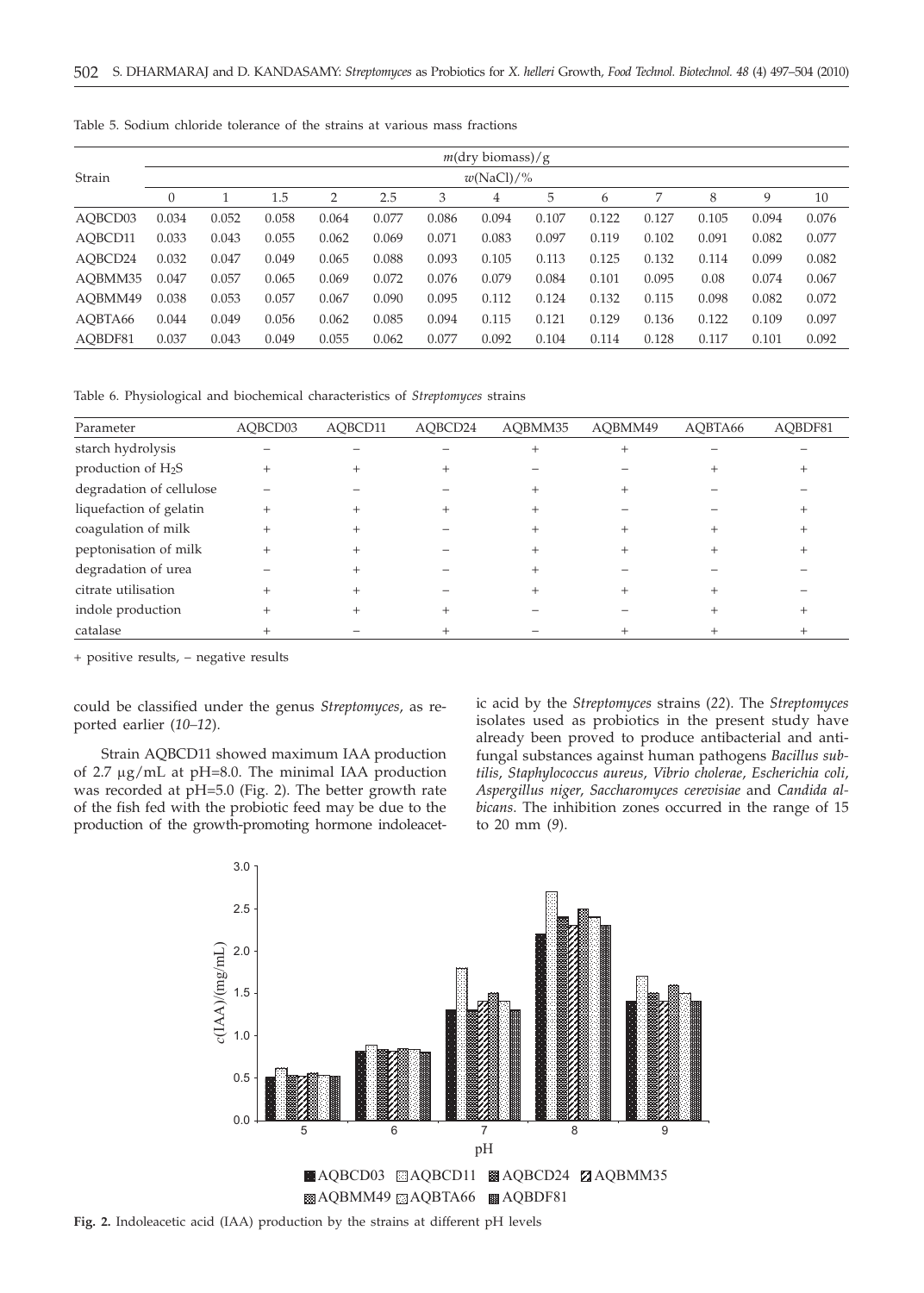After 50 days of feeding trials with probiotic and control feeds, the growth parameters and length of the fish were analysed. All the fish fed with probiotic feed showed significantly (p<0.05) higher growth performance of absolute growth rate (AGR), specific growth rate (SGR) and relative growth rate (RGR) than the fish fed with the control feed. Of the eight diets, the AGR (1.37± 0.01) g, SGR (1.57±0.06) % and RGR (101.53±0.96) % of the fish fed with probiotic feed F2 exhibited increased growth compared to the fish fed with control feed, which showed AGR (0.79±0.02) g, SGR (1.28±0.10) % and RGR  $(41.67\pm1.67)$  %. The results also show that the FCE values were increased and FCR values were significantly decreased (p<0.05) when compared to control fish. All the fish fed with probiotic feed showed a marginal increase in length compared to the control feed-fed fish. The fish fed with probiotic feed F2 showed higher increment in length of 41.15 mm when compared to the control feed-fed fish (30.99 mm). The proximate compositions of red swordtail fish fed on different diets are shown in Table 7. Statistical analysis by Duncan's new multiple range test showed significant differences of p<0.05 between the fish fed with probiotic feed and fish fed with control feed, which are shown in Table 8.

There are reports in support of the *Streptomyces* as probionts in aquaculture. The application of marine *Streptomyces* incorporated in the formulated feed and supplemented to juvenile prawns weighing about 0.130–0.160 g was studied. After 50 days of feeding trials, the prawns fed with *Streptomyces*-incorporated feed showed improved growth (140.54 %) and feed conversion efficiency (45 %),

and higher protein content (54.72 %), whereas the prawns fed with control feed showed less growth of 89.52 %, lower feed conversion efficiency (20 %) and protein content of 35.02 %. The feed conversion ratio was less (2.217) than the control (5.015) (*8*). Preliminary report on the growth increment of tiger shrimp on supplementation of *Streptomyces*-incorporated feed was reported (*5*). Cells of *Streptomyces* were incorporated at different concentrations  $(0, 2.5, 5.0, 7.5, \text{ and } 10.0 \text{ g/kg feed})$  in the formulated feeds. At a high concentration of 10 g of *Streptomyces* cells in 1 kg of formulated feed, the fish showed increased growth in terms of length (15.79 %) and mass (57.97 %) when compared to the control (length 4.08 % and mass 32.77 %).

Many workers have used other probiotics (*Lactobacillus sporogens, L. acidophilus, Bacillus* sp*., Streptococcus faecium, Saccharomyces cerevisiae*) successfully to improve the growth performance of fish. The spores of *Bacillus toyoi* and other *Bacillus* sp. when used as feed additive increased the growth rate of yellow tail, *Seriola quinquiradiata* (*23*); turbot, *Scophthalmus maximus* (*24*); common snook, *Centropomus undecimalis* (*3*) and giant tiger prawn, *Penaeus monodon* (*25*). The commercial preparations of *Streptococcus faecium* and a mixture of bacteria and yeast improved the growth and food conversion efficiency of *Cyprinus carpio* (*26*) and *Catla catla* (*27*), respectively. The usage of two probiotic bacteria and the yeast *Saccharomyces cerevisiae* as growth promoters in the Nile tilapia (*Oreochromis niloticus*) fry was studied (*28*). The results indicate that the fry subjected to diets with a probiotic supplement exhibited greater growth than those fed with

Table 7. Proximate composition of *Xiphophorus helleri* fed on different diets

| Formulated<br>feed | Moisture | Crude protein | Crude fat | Ash  | Crude fibre | Nitrogen-free<br>extract (NFE) |
|--------------------|----------|---------------|-----------|------|-------------|--------------------------------|
| Control            | 78.40    | 10.41         | 5.04      | 4.15 | 1.00        | 1.00                           |
| F1                 | 75.50    | 15.40         | 3.00      | 3.03 | 2.50        | 0.57                           |
| F <sub>2</sub>     | 74.09    | 16.50         | 3.05      | 2.99 | 2.97        | 0.40                           |
| F3                 | 76.02    | 15.40         | 3.02      | 3.12 | 2.09        | 0.35                           |
| F4                 | 75.97    | 15.47         | 3.02      | 3.11 | 1.95        | 0.48                           |
| F <sub>5</sub>     | 76.01    | 15.46         | 3.04      | 3.12 | 2.06        | 0.31                           |
| F <sub>6</sub>     | 76.05    | 15.48         | 3.02      | 3.11 | 2.03        | 0.31                           |
| F7                 | 76.01    | 15.47         | 3.04      | 3.12 | 2.00        | 0.36                           |

Table 8. FCR, FCE, SGR, AGR, RGR and increase in length of *Xiphophorus helleri* fed with different experimental diets

| Formu-<br>lated | Initial<br>mass | Final<br>mass   | <b>FCR</b>      | FCE                                                                    | AGR | <b>SGR</b>                                                                     | RGR                                                                                                                                                   | Initial<br>length | Final<br>length  | Net increase<br>in length         |
|-----------------|-----------------|-----------------|-----------------|------------------------------------------------------------------------|-----|--------------------------------------------------------------------------------|-------------------------------------------------------------------------------------------------------------------------------------------------------|-------------------|------------------|-----------------------------------|
| diet            | g               | g               |                 | $\%$                                                                   | g   | $\%$                                                                           | $\%$                                                                                                                                                  | mm                | mm               | mm                                |
| Control         | $0.63 + 0.04$   | $1.42 \pm 0.02$ | $1.03 \pm 0.08$ |                                                                        |     | 97.02 $\pm$ 6.98 (0.79 $\pm$ 0.02) <sup>a</sup> (1.28 $\pm$ 0.10) <sup>a</sup> | $(41.67 \pm 1.67)^a$ 21.08 $\pm$ 0.03                                                                                                                 |                   | $30.99 \pm 0.02$ | $(9.91 \pm 0.01)^a$               |
| F1              | $0.66 + 0.02$   | $1.80 + 0.01$   | $0.62 \pm 0.01$ |                                                                        |     |                                                                                | $162.46\pm1.80$ $(1.14\pm0.01)^c$ $(1.42\pm0.06)^b$ $(79.72\pm0.96)^e$ $20.57\pm0.02$                                                                 |                   |                  | $39.37\pm0.01$ $(18.80\pm0.01)^c$ |
| F2              | $0.65 \pm 0.01$ |                 |                 |                                                                        |     |                                                                                | $2.02\pm0.01$ $0.45\pm0.01$ $221.65\pm5.19$ $(1.37\pm0.01)^e$ $(1.57\pm0.06)^d$ $(101.53\pm0.96)^8$ $20.57\pm0.005$ $41.15\pm0.01$ $(20.57\pm0.01)^d$ |                   |                  |                                   |
| F3              | $0.63 + 0.02$   | $1.72 + 0.01$   |                 |                                                                        |     |                                                                                | $0.62\pm0.01$ $161.83\pm2.26$ $(1.09\pm0.01)^b$ $(1.47\pm0.06)^c$ $(71.39\pm0.96)^b$ $21.08\pm0.01$                                                   |                   |                  | $39.37\pm0.02$ $(18.29\pm0.01)^b$ |
| F4              | $0.65 + 0.03$   |                 |                 |                                                                        |     |                                                                                | $1.73\pm0.01$ $0.58\pm0.01$ $173.20\pm3.50$ $(1.08\pm0.03)^b$ $(1.41\pm0.09)^b$ $(73.20\pm0.87)^c$ $21.08\pm0.01$                                     |                   |                  | $38.86\pm0.02$ $(17.78\pm0.01)^b$ |
| F5              | $0.66 \pm 0.01$ | $1.83 \pm 0.01$ |                 | $0.53\pm0.01$ $188.09\pm1.93$ $(1.17\pm0.01)^d$ $(1.45\pm0.02)^c$      |     |                                                                                | $(83.06\pm1.27)^t$ 20.83 $\pm$ 0.01                                                                                                                   |                   |                  | $38.35\pm0.01$ $(17.53\pm0.02)^b$ |
| F <sub>6</sub>  | $0.64 + 0.01$   | $1.78 \pm 0.01$ |                 | $0.69\pm0.02$ 145.70 $\pm4.07$ $(1.14\pm0.01)^{c}$ $(1.47\pm0.01)^{c}$ |     |                                                                                | $(77.78 \pm 1.27)^d$ 20.83 $\pm$ 0.02                                                                                                                 |                   | 39.88±0.01       | $(19.05 \pm 0.03)^c$              |
| F7              | $0.65 \pm 0.02$ |                 |                 |                                                                        |     |                                                                                | $1.73\pm0.01$ $0.63\pm0.01$ $160.29\pm1.76$ $(1.08\pm0.02)^b$ $(1.41\pm0.06)^b$ $(73.20\pm0.87)^c$ $20.57\pm0.01$                                     |                   |                  | $38.61\pm0.03$ $(18.03\pm0.02)^b$ |

Values in the same column sharing a common superscript are not significant  $(p<0.05)$